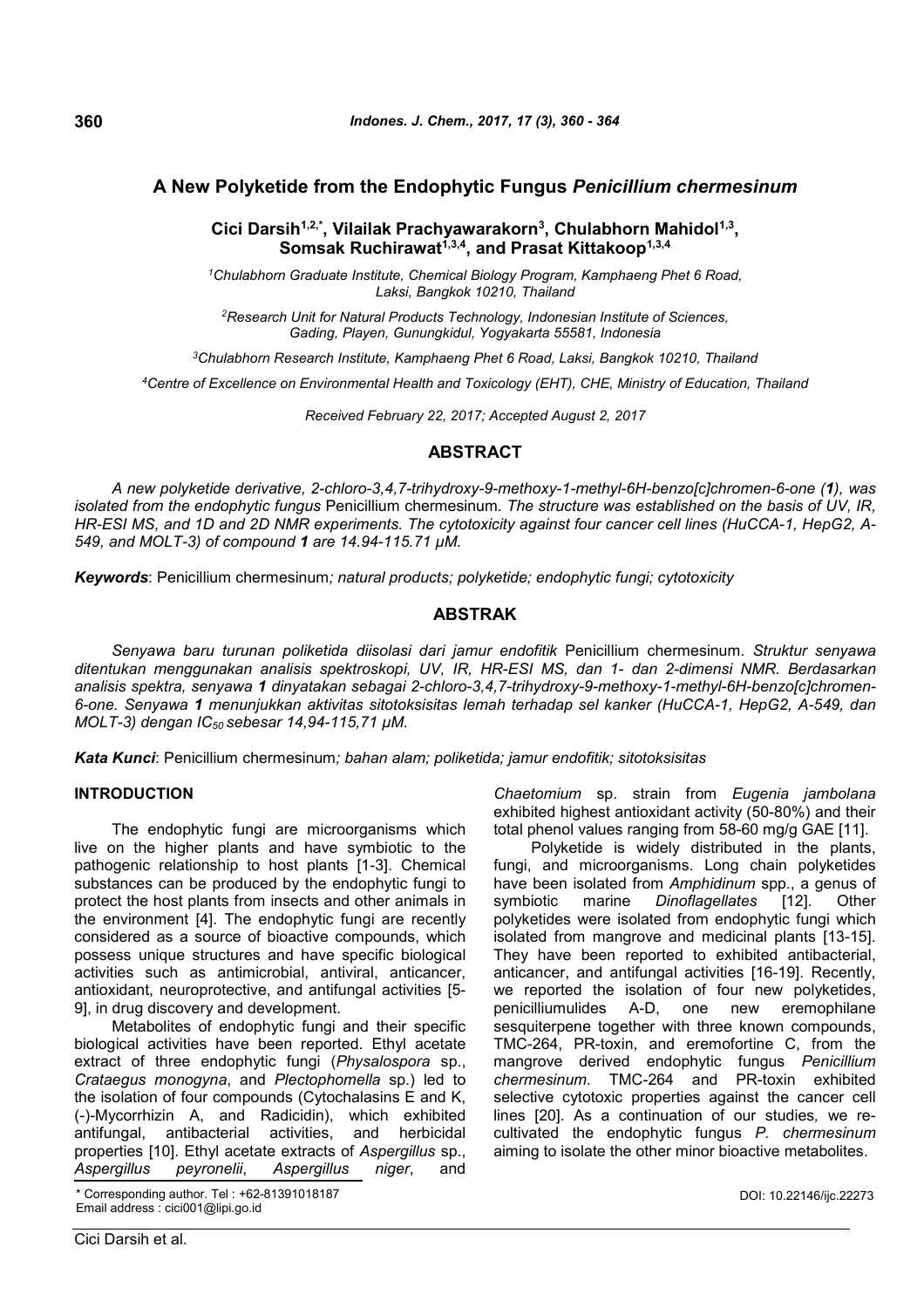#### **EXPERIMENTAL SECTION**

#### **Materials**

The endophytic fungus *P. chermesinum* was isolated from a healthy root of a mangrove tree, *Hertiera littoralis*, which was collected in November 2012 from the Mangrove Forest Learning and Development Center 2, Samut Sakhon Province, Thailand. Potato Dextrose (PDA) and Potato Dextrose Broth (PDB) (HiMedia) were used for cultivation of the endophytic fungus *P. chermesinum*. Column chromatography was performed with Sephadex LH-20.

#### **Instrumentation**

<sup>1</sup>H-, <sup>13</sup>C- and 2D-NMR spectra were obtained using a Bruker AVANCE 600 spectrometer with TMS as an internal standard. ESITOF-MS were determined using a Bruker MicroTOFLC spectrometer. FTIR spectra were recorded with a universal attenuated total reflectance (UATR) attachment on a Perkin–Elmer Spectrum One spectrometer. The UV-Vis spectra were measured by a Shimadzu UV-1700 Pharma Spec spectrophotometer. High-performance liquid chromatography (HPLC) was carried out on a Waters 1525 Binary HPLC Pump and Waters 2998 Photodiode Array Detector.

#### **Procedure**

## *Cultivation, extraction, and isolation of bioactive compound from the endophytic fungus P. chermesinum*

The endophytic fungus *P. chermesinum* was grown on PDA for nine days and then cultivated into 1L Erlenmeyer flasks (20 flasks), each flask containing 250 mL of PDB, and incubated for 31 days at room temperature. The culture was filtered through filter paper (Whatman 41) and the mycelia and broth were handled separately. The broth was extracted with equal volume of ethyl acetate three times, and then the organic fractions were combined and dried under reduced pressure to afford a crude extract (1.1 g). The ethyl acetate extract was first subjected on Sephadex



**Fig 1.** Structures of 2-chloro-3,4,7-trihydroxy-9 methoxy-1-methyl-6*H*-benzo[*c*]chromen-6-one (**1**) and TMC-264



**Fig 2.** <sup>1</sup>H-NMR (DMSO-*d6*) spectrum of 2-chloro-3,4,7-trihydroxy-9-methoxy-1-methyl-6*H*-benzo[*c*]chromen-6-one (**1**)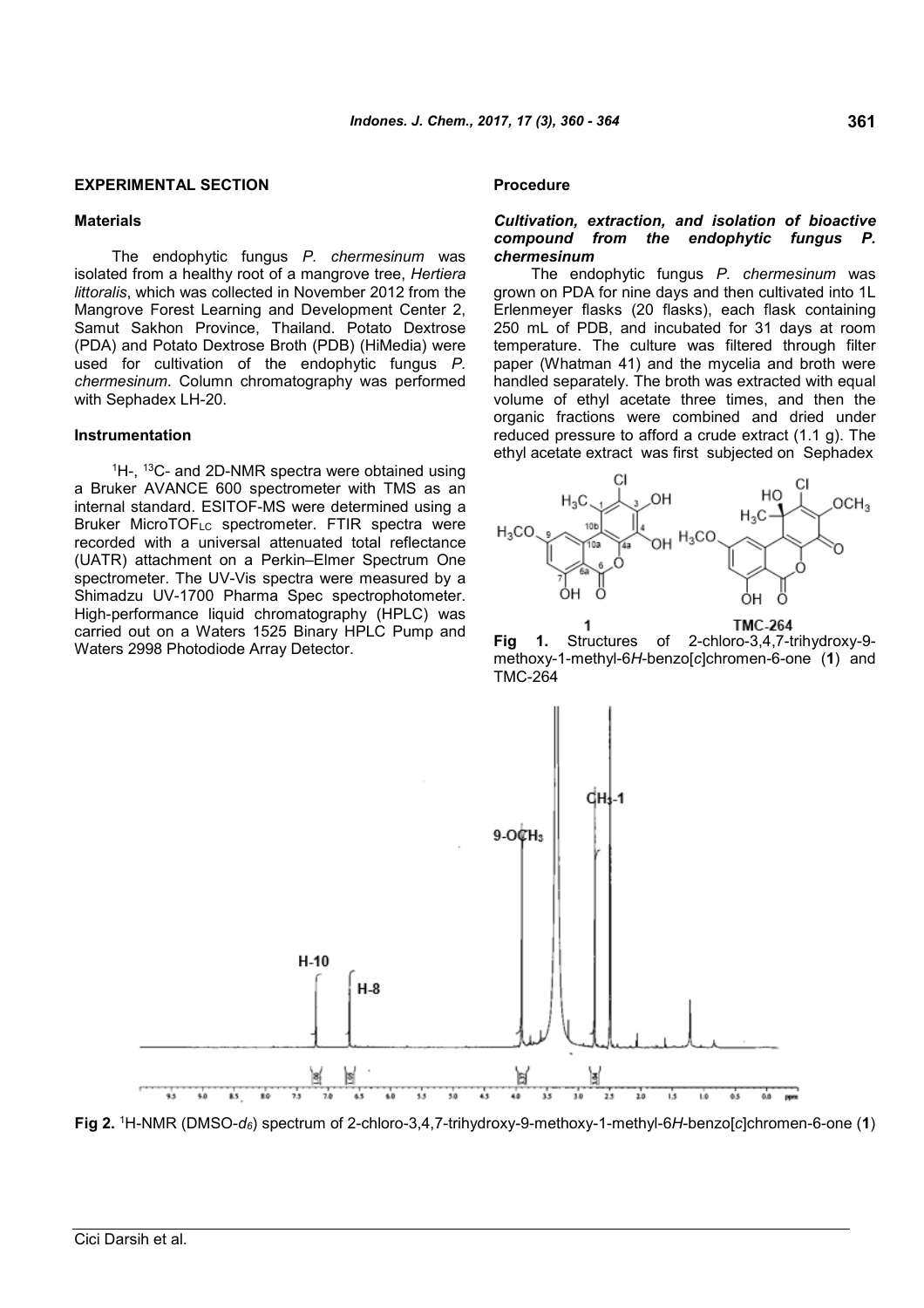LH 20 (3 x 120 cm), eluted with 100% MeOH, to give seven fractions (F1-F7). Fraction F4 was subjected to RP-HPLC (HiChrome 5 C18 column, 21.2 x 250 mm, gradient system MeOH/H2O from 35 to 100% in 60 min, a flow rate 10 mL min-1) to give ten fractions (G1-G10). Fraction G9 was identified as 2-chloro-3,4,7-trihydroxy-9-methoxy-1-methyl-6*H*-benzo[*c*]chromen-6-one (**1**, 5.3 mg). The structure **1** was elucidated by analysis of UV spectrophotometer, IR spectrometer, HR-ESI MS, and 1D and 2D NMR experiments.

### *Cytotoxicity evaluation of 2-chloro-3,4,7-trihydroxy-9-methoxy-1-methyl-6H-benzo[c]chromen-6-one (1)*

Cytotoxic activities were evaluated at Chulabhorn Research Institute, Bangkok, Thailand. The test against HuCCA-1 (human chlolangiocarcinoma), HepG2 (hepatocarcinoma), and A549 (human lung cancer) cell lines were evaluated using the 3-(4,5-dimethylthiazol-2 yl)-2,5-diphenyltetrazolium bromide (MTT) assay [22], whereas the cytotoxicity towards MOLT-3 (acute lymphoblastic leukemia) cell line was performed by the 2,3-bis-(2-methoxy-4-nitro-5-sulphenyl)-(2H)-tetrazolium-5-carboxanilide (XTT) assay [23].

2-chloro-3,4,7-trihydroxy-9-methoxy-1-methyl-6*H*benzo[*c*]chromen-6-one (**1**) : Green powder; IR (ATR) (cm-1) : 3419, 2925, 2850, 1664, 1598, 1321, 1230, 1162, 794, 714. UV λmax MeOH (log ε) : 340 (3.9), 290 (4.0), 261 (4.5), 237 (4.4). <sup>1</sup>H and <sup>13</sup>C NMR (Table 1). ESI-TOF MS : *m/z* 321.0173 [M-H]<sup>−</sup> (calcd for C15H10ClO6, 321.0171).



The ethyl acetate extract of endophytic fungus *P. chermesinum* was subjected to chromatography on Sephadex LH-20 and semipreparative RP-18 HPLC to provide a new polyketide derivate, 2-chloro-3,4,7 trihydroxy-9-methoxy-1-methyl-6*H*-benzo[*c*]chromen-6 one (**1**).

**Table 1.** <sup>1</sup>H (600 MHz) and <sup>13</sup>C (150MHz) NMR data of 2-chloro-3,4,7-trihydroxy-9 methoxy-1-methyl-6*H*-ben zo[*c*]chromen-6-one (1)

|                 | 1 (DMSO- $d_6$ )         |                      |  |  |
|-----------------|--------------------------|----------------------|--|--|
| Position        | $\delta$ c, type         | $δ_H$ , multi.       |  |  |
|                 |                          | $(J \text{ in } Hz)$ |  |  |
| 1               | 124.1, C                 |                      |  |  |
| 2               | 119.9. C                 |                      |  |  |
| 3               | 144.5 <sup>a</sup> , C   |                      |  |  |
| 4               | 131.7 <sup>a</sup> , $C$ |                      |  |  |
| 4a              | 139.9 <sup>a</sup> , C   |                      |  |  |
| 6               | 164.0, C                 |                      |  |  |
| 6а              | 98.9. C                  |                      |  |  |
| 7               | 163.9. C                 |                      |  |  |
| 8               | 99.7, CH                 | 6.66, d (1.8)        |  |  |
| 9               | 166.0. C                 |                      |  |  |
| 10              | 104.8, CH                | 7.19, d(1.8)         |  |  |
| 10a             | 137.4. C                 |                      |  |  |
| 10 <sub>b</sub> | 110.1, C                 |                      |  |  |
| $1 - CH3$       | 20.1, CH <sub>3</sub>    | 2.74, s              |  |  |
| $9-OCH3$        | 55.9, $CH3$              | 3.91, s              |  |  |



**Fig 3.** HMBC spectrum of 2-chloro-3,4,7-trihydroxy-9-methoxy-1-methyl-6H benzo[c]chromen-6-one (1) **Table 2.** Cytotoxic activity of 2-chloro-3,4,7-trihydroxy-9-methoxy-1-methyl-6*H* benzo[*c*]chromen-6-one (**1**)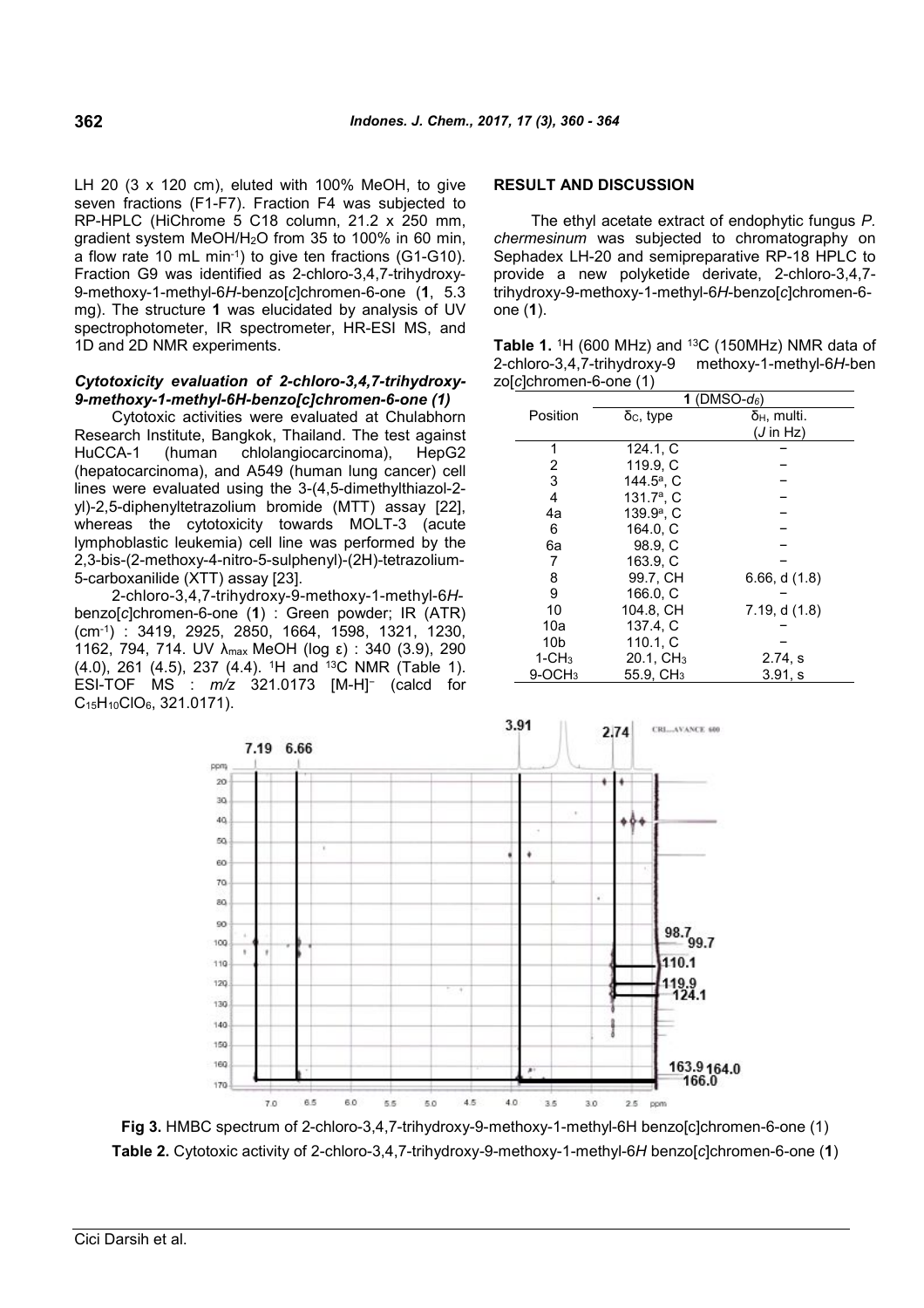| Compound                                                                                                                    | Cytotoxic activity (IC <sub>50</sub> , $\mu$ M); mean $\pm$ s.d., n = 3 |                  |                 |                |  |
|-----------------------------------------------------------------------------------------------------------------------------|-------------------------------------------------------------------------|------------------|-----------------|----------------|--|
|                                                                                                                             | HuCCA-1                                                                 | HepG2            | A549            | MOLT-3         |  |
|                                                                                                                             | 56.39+1.73                                                              | $55.06 \pm 2.48$ | $115.71 + 5.53$ | $14.94 + 1.15$ |  |
| Doxorubicin <sup>§</sup>                                                                                                    | $1.24 \pm 4.35$                                                         | 1.43+4.38        | $0.84 + 0.09$   | $0.14 + 0.01$  |  |
| $80$ toughout during $11.000$ $4$ = burning abalancies consigning and line. How CO = burning hometer allular consigning and |                                                                         |                  |                 |                |  |

§Standard drugs, HuCCA-1 = human cholangiocarcinoma cell line; HepG2 = human hepatocellular carcinoma cell line; A549 = human lung adenocarcinoma cell line; and MOLT-3 = human acute T-lymphoblastic leukemia cell line



**Fig 4.** (a) Selected HMBC and (b) NOESY correlations of 2-chloro-3,4,7-trihydroxy-9-methoxy-1-methyl-6*H*-ben zo[*c*]chromen-6-one (**1**)

Compound **1** (Fig. 1) was obtained as a green powder. The molecular formula  $C_{15}H_{11}ClO_6$  was determined from ESI-TOF MS at *m/z* 321.0173 (M−H) − , indicating ten degrees of unsaturation. Its IR spectrum suggested the presence of hydroxyl (3419 cm<sup>-1</sup>) and a δ lactone (1664 cm-1) groups.

The <sup>1</sup>H-NMR spectrum (600 MHz, DMSO-*d6*) (Fig. 2) of compound **1** showed signals of *meta*-coupled aromatic protons at  $δ<sub>H</sub> 6.66$  and 7.19 (each d,  $J = 1.8$  Hz), aromatic methyl protons at  $\delta_H$  2.74, and an aromatic methoxy group at  $δ$ <sub>H</sub> 3.91. Detailed of <sup>1</sup>H-NMR was shown in Table 1. The <sup>1</sup>H-NMR of **1** was similar to those of TMC-264, which was also obtained from the fungus *P. chermesinum* [21], except for the absence of the methoxy group at C-3 in **1**. The chlorine substituent in compound **1** was placed at C-2 because of the HMBC correlation from 1-CH<sub>3</sub> to C-2 (δ<sub>C</sub> 119.9) (Fig. 4) and its Foundation structural analog to TMC-264. The downfield shift of methyl protons and quaternary carbon at C-1 (δ $H$  2.74, δ<sup>c</sup> 124.1), together with the MS data in **1** indicated that the quinol moiety in TMC-264 arranged to an aromatic ring in **1**.

The <sup>13</sup>C-NMR (Table 1) and DEPT spectra of compound **1** revealed the presence of two methyls, two methines, and eleven quaternary carbons including one corresponding to a δ-lactone carbonyl at  $δc164.0$ . The placement of  $CH_3$  at C-1, OH at C-7, and OMe at C-9 were determined by analysis of the HMBC spectrum (Fig. 3 and 4) as follows: from 9-OCH<sub>3</sub> (δ<sub>H</sub> 3.91), H-10 ( $\delta$ H7.19), and H-8 ( $\delta$ H6.66) to C-9 ( $\delta$ c166.0); H-8 ( $\delta$ H 6.66) to C-9 (δc166.0); and 1-CH<sub>3</sub> (δ<sub>H</sub> 2.74) to C-1 (δc 124.1), C-2 (δc 119.9), and C-10b (δc 110.1); and H-8 ( $\delta$ <sub>H</sub> 6.66) to C-7 ( $\delta$ <sub>C</sub> 163.9) as well as the NOESY correlations (Fig. 4) of H-8/H-10/9-OCH<sup>3</sup> and H-10/1-Me. Therefore, compound **1** was identified as 2-chloro-3,4,7 trihydroxy-9-metoxy-1-methyl-6*H*-benzo[*c*]chromen-6 one shown in Fig. 1.

Cytotoxicity of compound **1** was evaluated against four cancer cell lines, including HuCCA-1, HepG2, A549, and MOLT-3 cell lines, as shown in Table 2. Compound **1** was inactive or exhibited only weak cytotoxic activity against HuCCA-1, HepG2, A549, with IC<sup>50</sup> values of 56.39, 55.06, and 115.71 µM, respectively. However, compound **1** exhibited selective cytotoxic activity towards the MOLT-3 cell line, with an IC<sup>50</sup> value of 14.94 µM.

## **CONCLUSION**

A new polyketide derivative (**1**) was isolated from the broth of the endophytic fungus *P. chermesinum*. Base on spectra analysis (UV, IR, HR-ESI MS, 1-D and 2-D NMR), it was determined as 2-chloro-3,4,7 trihydroxy-9-methoxy-1-methyl-6*H*-benzo[*c*]chromen-6 one and exhibited weak cytotoxic activity toward HuCCA-1, HepG2, A549, and MOLT-3 cell lines.

## **ACKNOWLEDGEMENT**

This work is supported by the Center of Excellence on Environmental Health and Toxicology, Science & Technology Postgraduate Education and Research Development Office (PERDO), Ministry of Education. This research is also partially supported by Mahidol University. C.D. is grateful to the ASEAN and the Thailand International Development Cooperation Agency (TICA) for a student grant.

## **REFERENCES**

- [1] Wang, Z., Ma, Z., Wang, L., Tang, C., Hu, Z., Chou, G., and Li, W., 2015, Active antiacetylcholinesterase component of secondary metabolites produced by the endophytic fungi of *Huperzia serrata*, *Electron. J. Biotechnol*., 18 (6), 399–405
- [2] Kusari, S., Pandey, S.P., and Spiteller, M., 2013, Untapped mutualistic paradigms linking host plant and endophytic fungal production of similar bioactive secondary metabolites, *Phytochemistry*, 91, 81–87.
- [3] Jia, M., Chen, L., Xin, H.L., Zheng, C.J., Rohman, K., Han, T., and Qin, L.P., 2016, A friendly relationship between endophytic fungi and